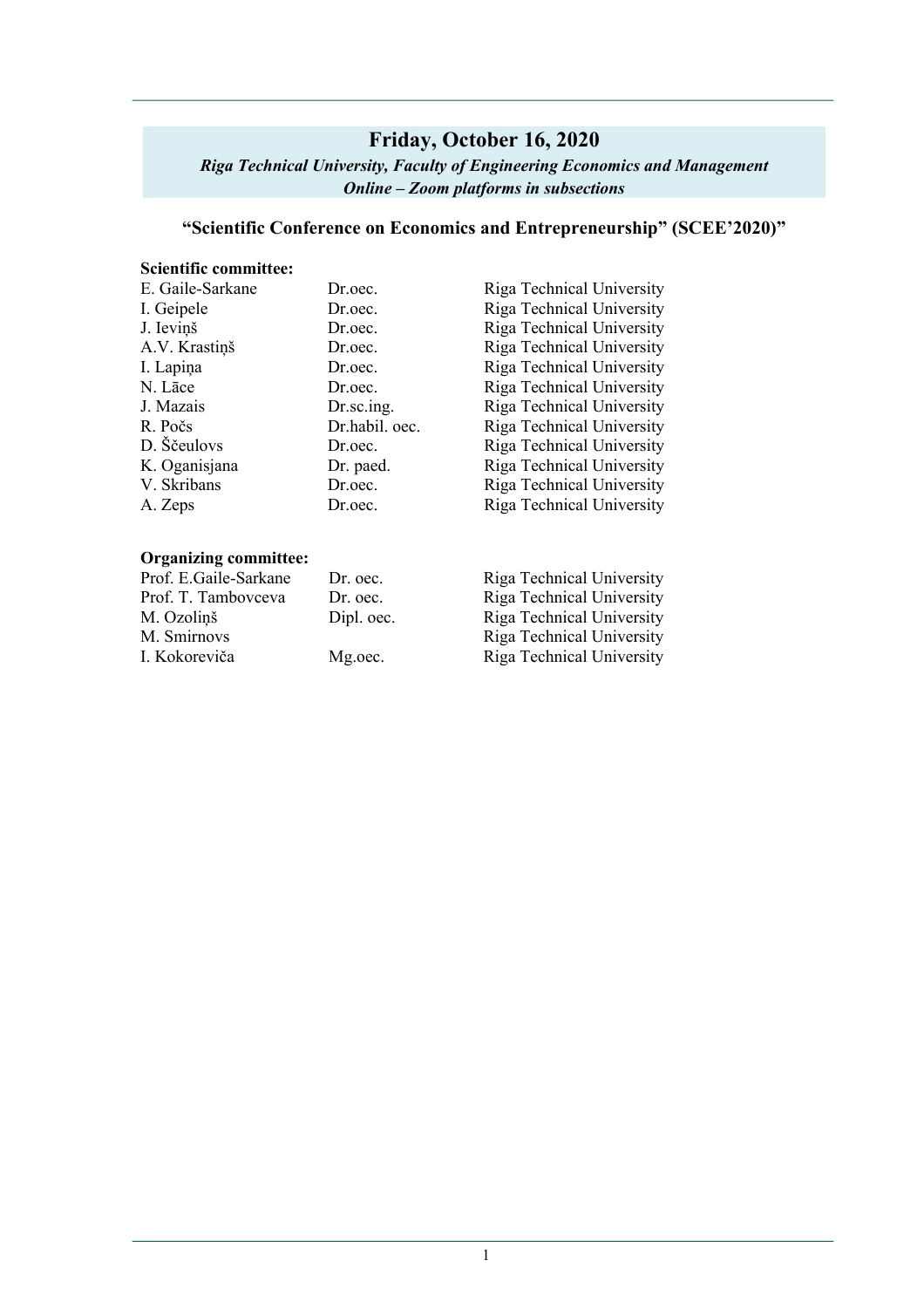# **Friday, October 16, 2020**

*Riga Technical University, Faculty of Engineering Economics and Management Online – Zoom platforms*

**Subsection "Business Engineering, Economics, Finance and Management"** *Online – Zoom platform* **Join URL: https://rtucloud1.zoom.us/j/97341292371 Subsection Chairs:** assoc.prof. Ščeulovs Deniss, assoc. prof. Oganisjana Karine, Babiča

Viktorija, Roša Angelina, Riga Technical University, Latvia

**10:00 – 10:10 OPENING**  Ščeulovs D., Oganisjana K., Riga Technical University, Latvia

**10:10-16:00**

**CONFLICTS OF STEWARDSHIP AND COMPETING INTERESTS: A WEAKNESS IN GOVERNANCE?** Bancroft J., Lāce N. Riga Technical University, Latvia

**DIGITAL TRANSFORMATION OF DECISION-MAKING PROCESS** Babica V., Sceulovs D. Riga Technical University, Latvia

**WHAT IS HEDGING AND HOW IT CAN BE HELPFUL FOR LONG TERM INVESTORS.** Boev B., Kozlovskis K. Riga Technical University, Latvia

**OMNICHANNEL USER EXPERIENCE IN ONLINE RETAIL** Janusevska G. Riga Technical University, Latvia

**CREATING FINANCIAL EFFICIENCY INDEX FOR HIGHER EDUCATION INSTITUTIONS** Kuzmina J., Natrins A., Ziemele A., Kivrina E. BA School of Business and Finance, Latvia

**THE USE OF VARIOUS TYPES OF MASCULINITY IN COMPANY'S MARKETING MESSAGE**

Kreicbergs T. Riga Technical University, Latvia

**GOOD GOVERNANCE – UTOPIA OR REALITY IN A PANDEMIC** Vanags J., Linde N., Lejniece I. Institute of Economics of the Latvian Academy of Sciences, Latvia

**EQUITY GAP IN FUNDING FOR HIGH GROWTH BUSINESSES IN LATVIA** Matisone A., Lāce N. Riga Technical University, Latvia

**WHAT HAPPENS WHEN STUDIES ARE ORGANIZED ENTREPRENEURIALLY** Oganisjana K., Westerberg M., Hietanen L. Riga Technical University, Latvia

**ECONOMIC TENDENCIES OF THE EUROPEAN MEDICAL DEVICE MARKET** Semjonova N. Riga Technical University, Latvia

**INSIGHT INTO VALUES IN THE CONTEXT OF BRAND POSITIONING** Strausa E., Ence E. Riga Technical University, Latvia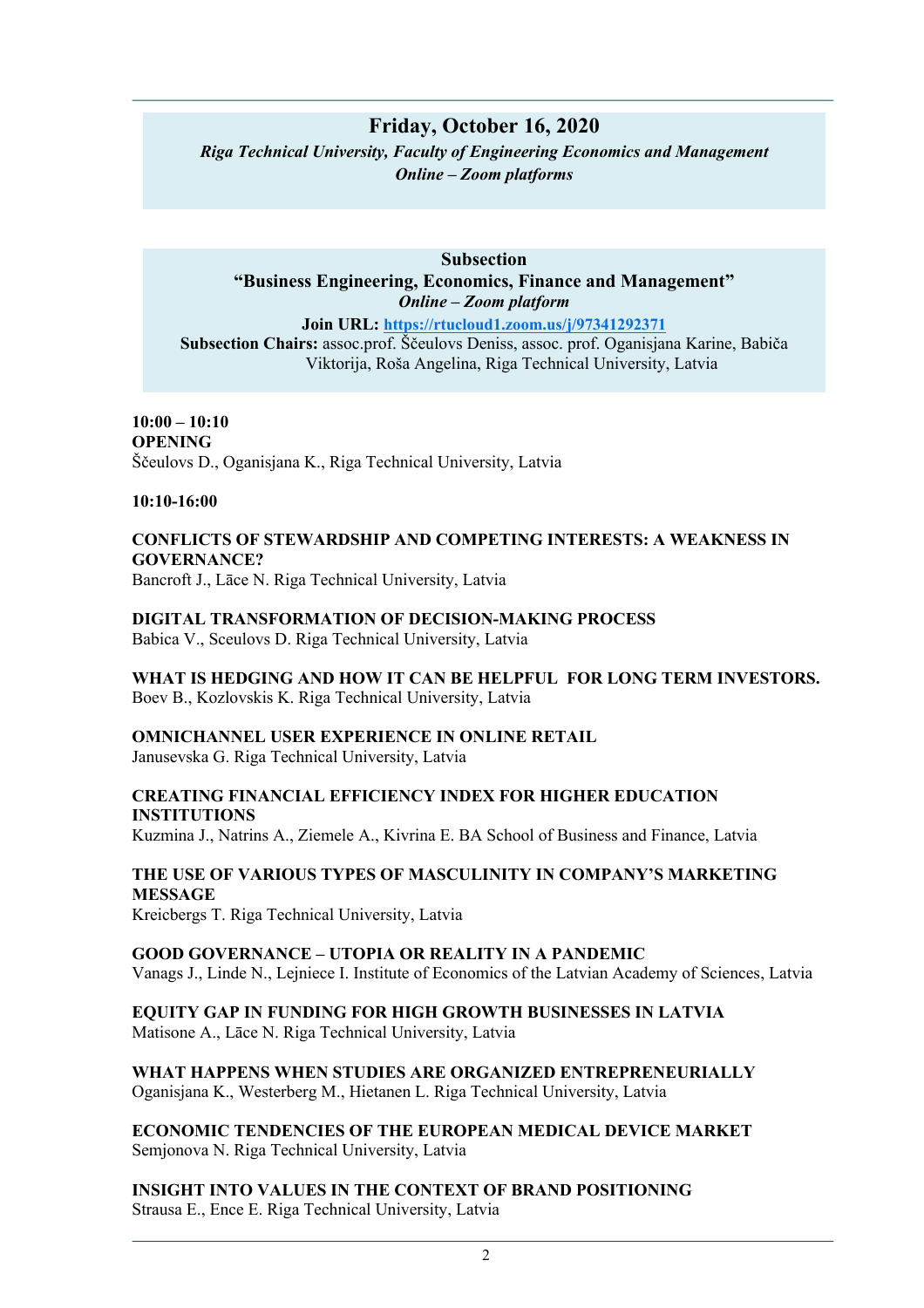## **E-COMMERCE: ACTIVITY OF USE AND MAIN BENEFITS IN LATVIAN BUSINESS** Štāle S., Ogorceva L. Riga Technical University, Latvia

#### **BUILDING AGILITY, RESILIENCE AND PERFORMANCE OF SMALL AND MEDIUM SIZED ENTERPRISES IN CRISIS.**

Pokromoviča I. Riga Technical University, Latvia

#### **THE LINK BETWEEN GREEN CONSCIOUSNESS AND GREEN BRAND DEVELOPMENT**

Us Y., Tambovceva T., Pimonenko T., Lyulyov O. Riga Technical University, Latvia, Sumy State University, Ukraine

#### **INFORMATION AND COMMUNICATION TECHNOLOGY (ICT) DEVELOPMENT IMPACT ON CONSUMER LENDING MARKET IN LATVIA**

Verdenhofs A., Tambovceva T. Riga Technical University, Latvia

#### **ASSESSMENT OF THE CAPITAL ADEQUACY AND EFFICIENCY OF INSURERS: THE CASE OF BALTIC NON-LIFE INSURANCE MARKET**

Zariņa-Cīrule I., Voronova I., Petere G. Riga Technical University, University of Latvia, Latvia

#### **DOES DIVERSITY DRIVE SUSTAINABILITY IN THE BALTICS?**

Zumente I., Lāce N. Riga Technical University, Latvia

#### **ANALYSIS OF THE COMPANIES' FINANCIAL END ECONOMIC ROBUSTNESS** Bistrova J., Lāce N., Kasperoviča L. Riga Technical University, Latvia

#### **RESEARCH ON THE IMPACT OF PROBLEMS CAUSED BY COVID-19 ON THE LATVIAN ENTERPRISES AND OPPORTUNITIES FOR OVERCOMING THE NEGATIVE CONSEQUENCES**

Bistrova J., Lāce N., Oganisjana K., Kozlovskis K., Kasperoviča L., Ciemleja G., Laizāns T., Zumente I. Riga Technical University, Latvia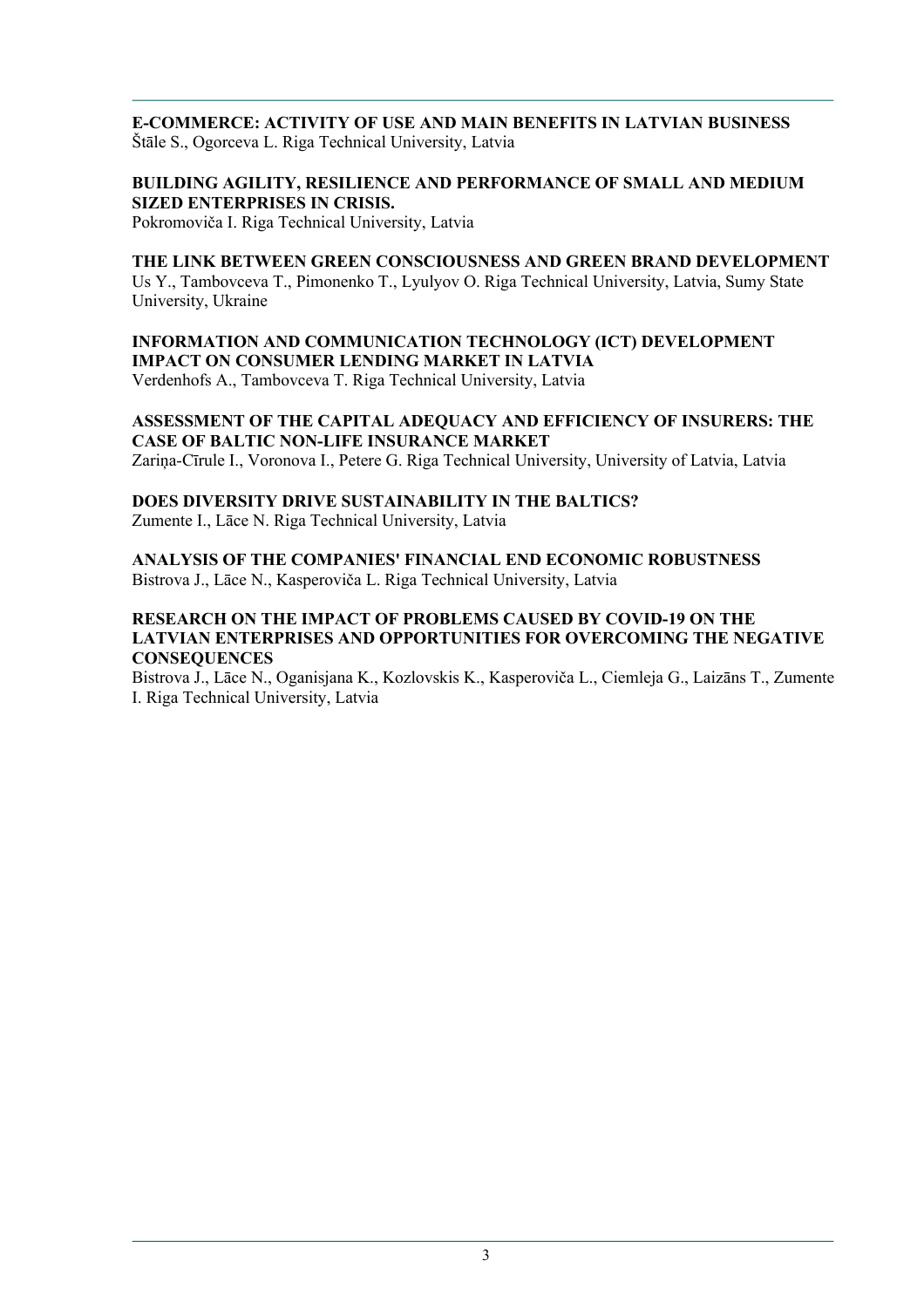#### **Subsection "Innovation and Quality Technologies"** *Online – Zoom platform* **Join URL: https://rtucloud1.zoom.us/j/92009217160 Subsection Chair:** prof. Mazais Jānis, Riga Technical University, Latvia

**10:00 – 10:10 OPENING**  Mazais J., Riga Technical University, Latvia

#### **10:10-16:00**

#### **"IMPRESS" - IMPROVING MANAGEMENT COMPETENCES ON EXCELLENCE BASED STRESS AVOIDANCE AND WORKING TOWARDS SUSTAINABLE ORGANIZATIONAL DEVELOPMENT IN EUROPE**

Novoksonova V., Benito B., Berger R., Spiess R., Mazais J., Dalluege A., Schinner H.D., Villalba E., Nolan D., Bērziņa-Andračņikova E. Eurofortis, Latvia, GAIA, Bilbao, Spain, University of Barcelona, Spain, Ludwig Maximilians University, Germany, Riga Technical University, Latvia, IBK Management Solutions, Germany, IIC Industrial Consult GmbH, Germany, Mutualia Mutua Colaboradora Con La Seguridad Social, Spain, Waterford Chamber of Commerce, Ireland, Riga East University Hospital, Latvia

#### **UNDERSTANDING OF THE QUALITY OF HIGHER EDUCATION: STUDENTS VS. REGULATIONS**

Degtjarjova I., Lapiņa I. Riga Technical University, Latvia

#### **EXTRA CURRICULAR ACTIVITIES AS A COMPLEMENTARY ELEMENT OF STUDY PROGRAMMES – PROBLEMS AND CHALLENGES**

Doniņa A., Lapiņa I., Gaile-Sarkane E. Riga Technical University, Latvia

#### **THE ROLE OF LEAN MANAGEMENT: REDUCING WASTES IN PROFESSIONAL COMPETENCE ASSESSMENT PROCESS**

Kavosa M., Lapiņa I. Riga Technical University, Latvia

# **USING KNOWLEDGE MANAGEMENT FOR UNIVERSITY STRATEGIC DECISION-MAKING PROCESS**

Medne A., Lapiņa I., Zeps A. Riga Technical University, Latvia

#### **IT GOVERNANCE AS A PRECONDITION FOR INCREASING COMPANIES` COMPETITIVE ADVANTAGE**

Meijere S., Tambovceva T. Riga Technical University, Latvia

#### **COMPETENCES FOR STRENGHTENING ENTREPRENEURIAL CAPABILITIES IN LATVIA**

Nikitina T., Lapiņa I., Ozoliņš M., Irbe M. Riga Technical University, Latvia

#### **THE IMPORTANCE OF DEVELOPING COMMON TERMINOLOGY IN STANDARDIZATION**

Pīlēna A., Mežinska I., Lapiņa I. Riga Technical University, Latvia

#### **IMPROVEMENT OF THE INTEGRATED MANAGEMENT SYSTEM IN A CONSTRUCTION COMPANY**

Rudakova R., Kavosa M. Riga Technical University, Latvia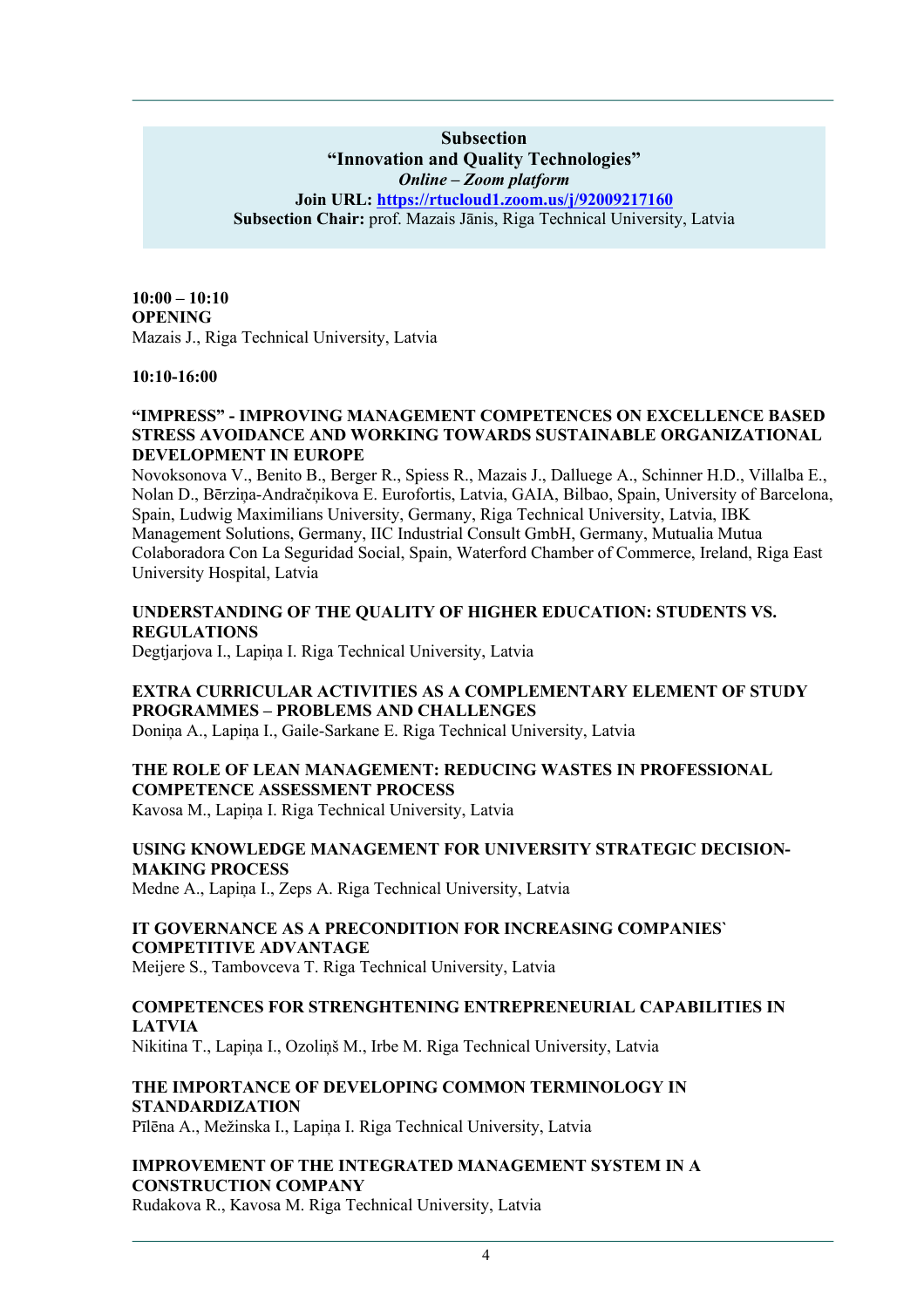#### **Subsection "Internal Security and Civil Protection"**  *Online – Zoom platform* **Join URL: https://rtucloud1.zoom.us/j/94291674921 Subsection Chair:** asoc.prof. Urbāne Valentīna, Riga Technical University, Latvia

**10:00 – 10:10 OPENING**  Ieviņš J., Riga Technical University, Latvia

**10:10 – 16:00**

# **FLEXIBLE WORK ARRANGEMENTS AND WORK ENGAGEMENT OF OLDER EMPLOYEES**

Korsakienė R. The General Jonas Žemaitis Military Academy of Lithuania, Lithuania

#### **THE ROLE OF PROFILING SYSTEM IN THE FIGHT AGAINST TERRORISM**

Shomirzaev S., Kodirov M. Customs Institute of the State Customs Committee, Uzbekistan

## **CHANGES IN THE STRUCTURE OF WORK ENVIRONMENT RISKS IN LATVIA AND THEIR IMPACT ON EMPLOYEES**

Bazone G., Ievins J. Riga Technical University, Latvia

## **CRIMINALIZATION OF ILLICIT INTERNATIONAL CIRCULATION OF GOODS: NECESSITY AND IMPLEMENTATION**

Čevers A. Riga Technical University, Latvia

## **IMPROVEMENT OF THE SAFETY METHODOLOGY FOR THE USE OF HAZARDOUS SUBSTANCES**

Latņikovs S., Malahova J., Jemeljanovs V. Riga Technical University, Latvia

#### **TECHNICAL BASE OF STATE FIRE AND RESCUE SERVICE REPAIRS: JUSTIFICATION OF NECESSITY AND OPTIMUM SOLUTIONS**

Mašarovs R., Ziemelis M., Bazone G. Riga Technical University, Latvia

## **HEALTH CARE SYSTEM PERFORMANCE EVALUATION FOR VALUE-BASED HEALTH CARE: LATVIA APPROACH**

Pētersone M., Ketners K., Erins I. Riga Technical University, Latvia

#### **CUSTOMS CLEARANCE OPTIMIZATION IN PORTS**

Rudzītis N., Berzina A., Čevers A., Gulbis A. Riga Technical University, Latvia

## **USE OF THE FAULT TREE WHEN DRAWING UP THE RIGA CITY CIVIL PROTECTION PLAN FOR RISK ASSESSMENT**

Urbans M., Malahova J., Jemeļjanovs V. Riga Technical University, Latvia